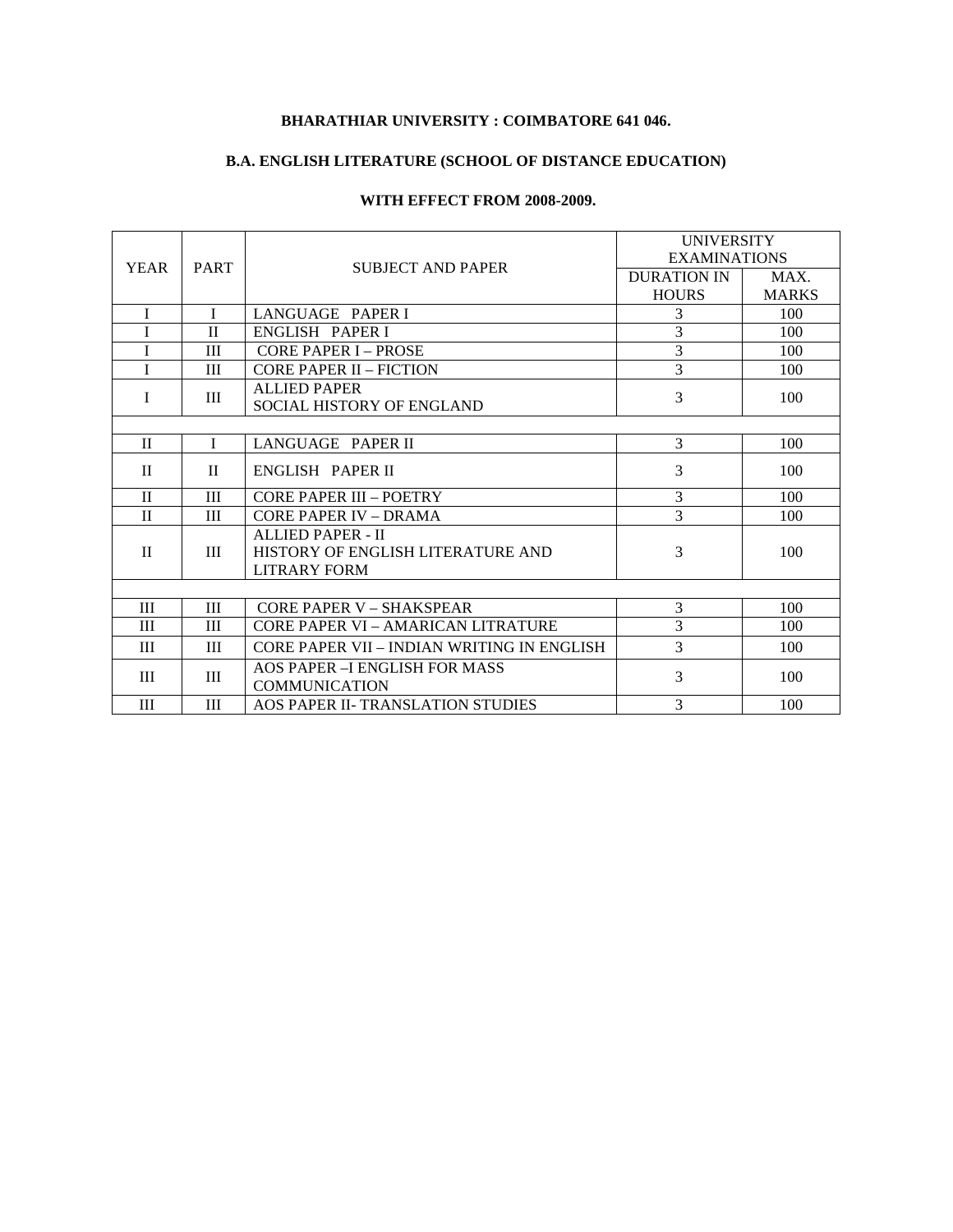## **First year Core Paper I – Prose**

## **Detailed:**

- 1. On running after one's hat
- 2. On Habits
- 3. An episode from Dr.Cronin's medical careeR
- 4.On Sporting Spirit
- 5.On Parents and Children
- 6.The Happy Man
- 7. Bacon of Truth
- 8. Lamt's Dream Children
- 9. Goldsmith: The Man in Block
- 10. Addison: Roger and Will Wimble
- 11.Steele: The spectator Club
- 12. Robert Lynd : The Unexpected

# **Non-Detailed:**

1.Window view 2. Our own civilization 3. Eduation and Training of Character 4.Literature and Science 5.Hazliltt: On Function style 6.Macaulay : Oliver goldsmith 7. R.L. Sterenson: Walking Toers 8. Morbey : On Doers 9. Coubey: Of Myself

## **Book Prescribed**

- 1.Selected Prose for Degree Classes by K P K Menon (Macmillan)
- 2. English Essays:A RepresentativeAnthology Ed by W Cuthbert Robb.(Blackie and Sons)

## **Core Paper II – Fiction**

1.Pride And Prejudice By Jane Austen

- 2.The Old man and the Sea. By Ernest Hemingway.
- 3.The Vicar of Wakefield. by Oliver Goldsmith.
- 4. Wuthering Heights by Emily Bronte
- 5. Things Focal Apart by CHINUA ACHEBE

## **Allied Paper - Social History of England**

Dr. P. Thailambal - by ENNES Publications -Udumalpet.(All the Chapters)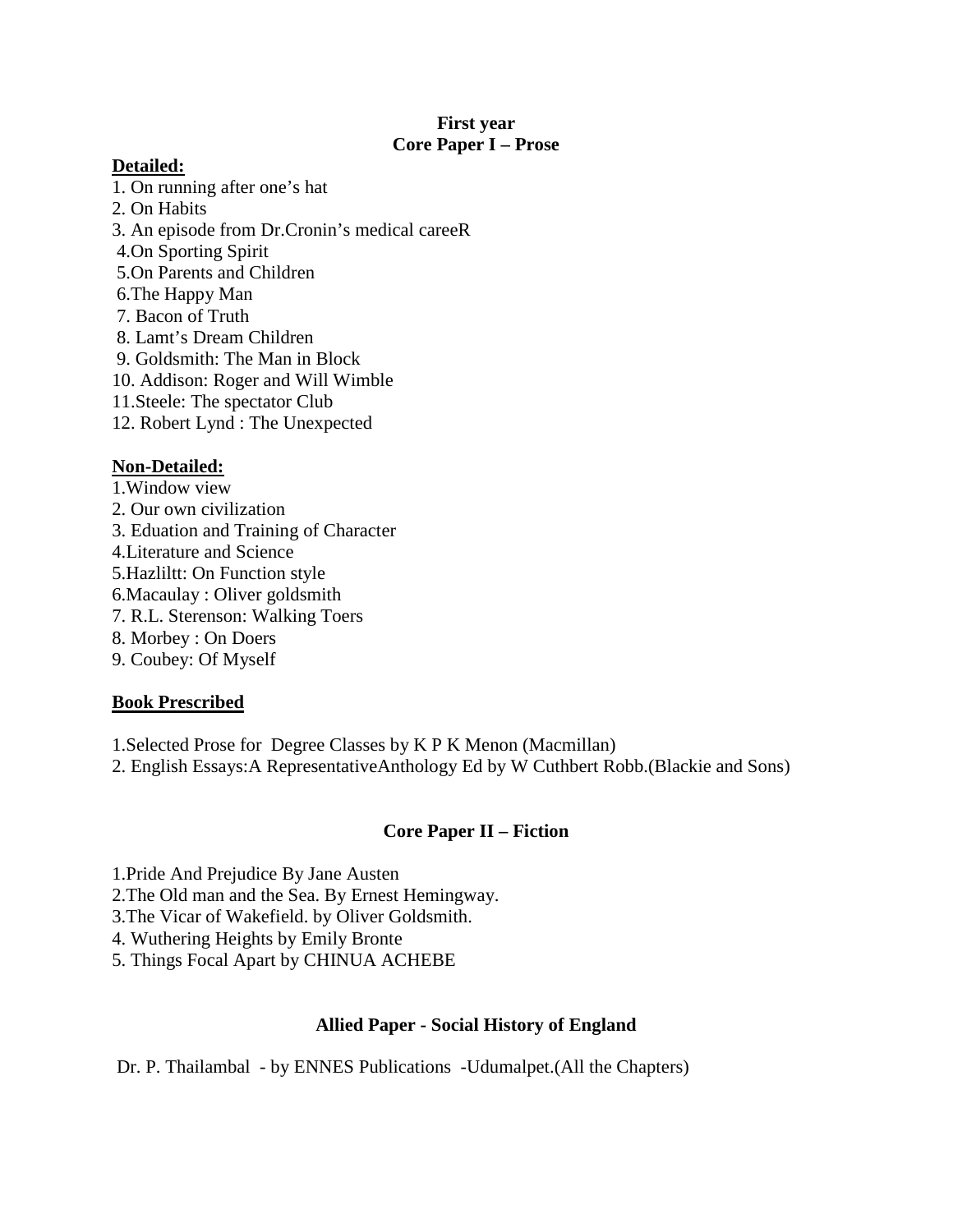# **Second year Core Paper III –Poetry**

#### **Detailed - Bradise Lost – Bork I (Macmillan)**

 1.On His Blindness- John Milton 2.La Belle Dame Sans/ Merci- John Keats 3.Ulysses- Alfced Teunyson. 4.Vagabond

## **Non-Detailed.**

1.Strauge Meseting 2.Odeon a Scecian Urn 3.My Last Ducher 4. Stopping by woods on a snowy evening 5.Menelaus and Helen

#### **Book Prescribed:**

An Introduction to Poetry By Xavier (Macmillan) English for Excellence – Poctry by Lalitha Natarajan (Arunaclha Agencies)

## **Core Paper IV –Drama**

#### **Detailed**

- 1. Edward II. Marlow
- 2. The Importance of Being Earnest Oscan Wilde

## **Non-Detailed:**

- 1. A Dolls House Ibsen
- 2. Pygmalion Shaw
- 3. The Rivals Sheridan

## **Allied Paper – History of English Literature and Litreary Forms**

1.The Age of Shakespeare 2.The Age of Pope 3. The Age of Wordsworth 4.The Age of Tennyson 5.The Present Age.

#### **Book Prescribed:**

An Outline History of English Literature. by William Hentry Hudson. (B.I Publications Pvt ltd) Section-I- Poetry Section II-Drama Section III- Prose : Chapters V Only

**Book Prescribed**: Background to the study of English Literature-by Prasad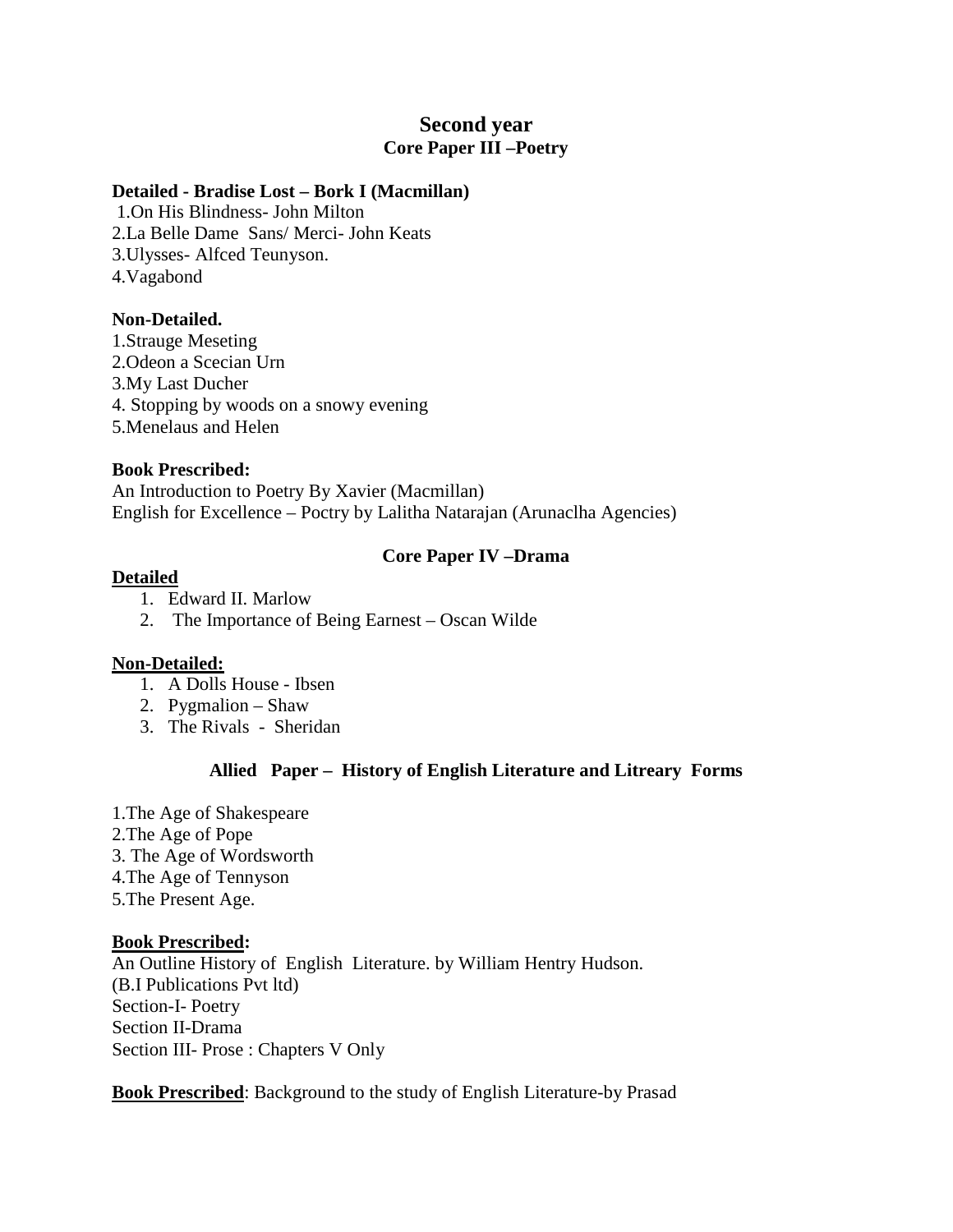## **THIRED YEAR Core Paper V –Shakespeare**

## **Detailed:**

1. As You Like It

2. Othells

## **Non-Detailed**

- 1. The Tempest
- 2. Henry IV Part I
- 3. A Mid Summer Night's Dream

## **Core Paper VI - American Literature.**

## **Detailed**

- 1. Hamathreya Emerson
- 2. Raven Edgas Allan Poc
- 3. There has been a death in the opposite bouse Emily Dicseceinson
- 4. The Road Not Taken Frost
- 5. Emperor of Ice Cream Wallace Stevens

## **Non-Detailed**

- 1. Apple-Picking Fron
- 2. Chicago
- 3. Cambridge Ladies Cummins
- 4. Bankers
- 5. Meadow Mouse

## **Detailed**

Prose : Self – Reliance ( Emerson)

## **Non – Detailed**

The Figne A Poem Makes ( Frost )

## **Drama – Detailed**

The Death of a Salesman (ArthunMiller)

## **Non Detailed**

Harry Ape – (Eugine O.Neille)

## **FICTION**

- 1. The Scaneet Letter (Lnathaniesl Hawthorne )
- 2. Billy Becdd (Herman Meloiee

## **Books Prescribed:**

- 1. An Anthology of American Poems edited Subbian
- 2. An Anthology of Prose (edited by P Maruthanayaga)